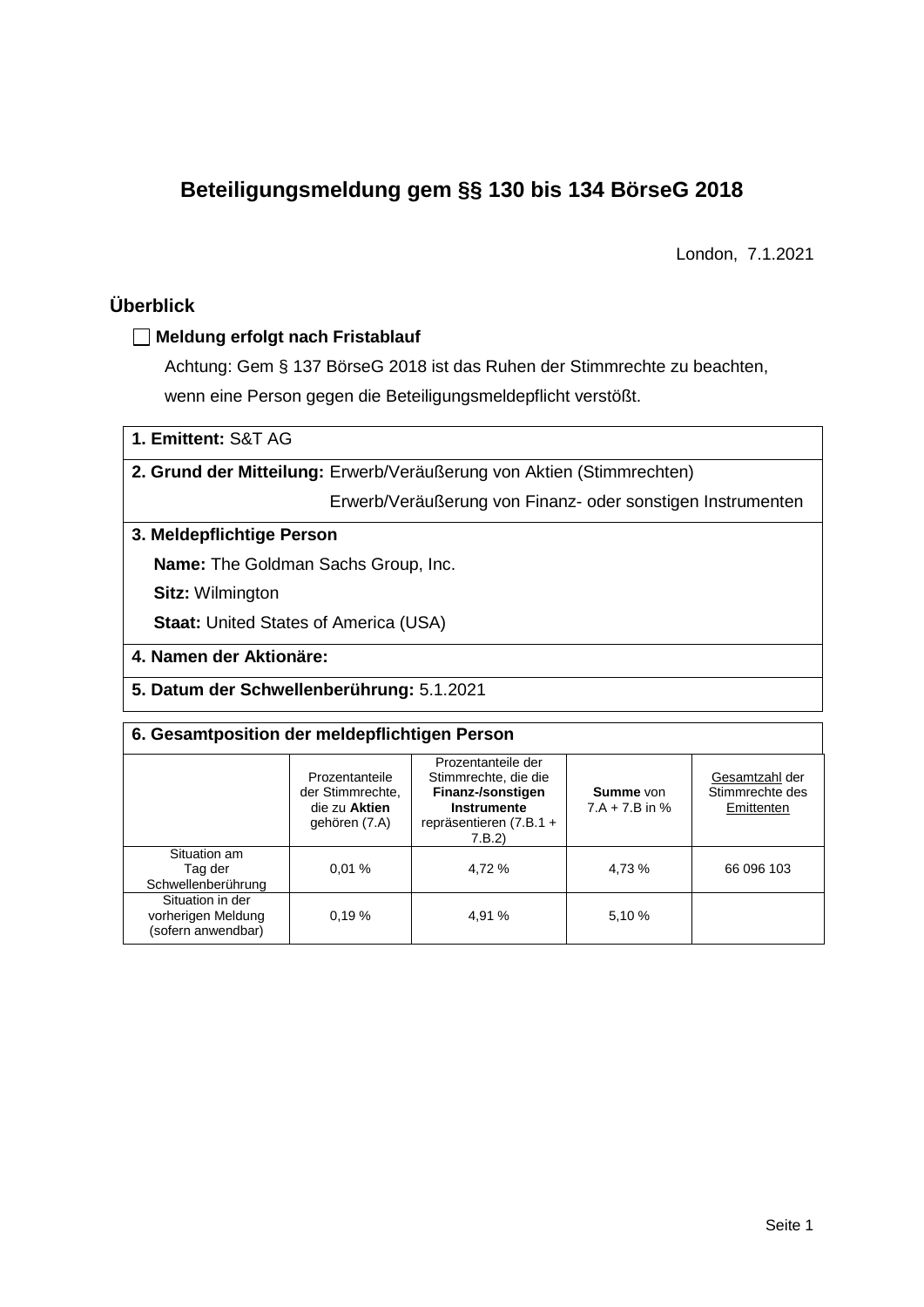# **Details**

# **7. Details über die gehaltenen Instrumente am Tag der Berührung der Schwelle:**

| A: Stimmrechte, die zu Aktien gehören |                                           |                                      |                                    |                                      |  |  |  |
|---------------------------------------|-------------------------------------------|--------------------------------------|------------------------------------|--------------------------------------|--|--|--|
|                                       |                                           | Anzahl der Stimmrechte               | Prozentanteil der Stimmrechte      |                                      |  |  |  |
| <b>ISIN der Aktien</b>                | <b>Direkt</b><br>$(S$ 130 BörseG<br>2018) | Indirekt<br>$(S$ 133 BörseG<br>2018) | Direkt<br>$(S$ 130 BörseG<br>2018) | Indirekt<br>$(S$ 133 BörseG<br>2018) |  |  |  |
| AT0000A0E9W5                          |                                           | 6 5 8 5                              |                                    | 0.01%                                |  |  |  |
| Subsumme A                            | 0.01%<br>6585                             |                                      |                                    |                                      |  |  |  |

| B 1: Finanzinstrumente / sonstige Instrumente gem § 131 Abs 1 Z 1 BörseG 2018 |                                                                                                                               |              |           |       |  |  |
|-------------------------------------------------------------------------------|-------------------------------------------------------------------------------------------------------------------------------|--------------|-----------|-------|--|--|
| Art des Instruments                                                           | Anzahl der Stimmrechte<br>Prozentanteil der<br>die erworben werden<br>Ausübungsfrist<br>Verfalldatum<br>Stimmrechte<br>können |              |           |       |  |  |
| Securities Lending                                                            | Open                                                                                                                          | N/A          | 2 101 661 | 3.18% |  |  |
|                                                                               |                                                                                                                               | Subsumme B.1 | 2 101 661 | 3.18% |  |  |

| B 2: Finanzinstrumente / sonstige Instrumente gem § 131 Abs 1 Z 2 BörseG 2018 |              |                |                                    |                           |                                     |  |  |
|-------------------------------------------------------------------------------|--------------|----------------|------------------------------------|---------------------------|-------------------------------------|--|--|
| Art des<br>Instruments                                                        | Verfalldatum | Ausübungsfrist | Physisches oder<br>Cash Settlement | Anzahl der<br>Stimmrechte | Prozentanteil<br>der<br>Stimmrechte |  |  |
| <b>CFD</b>                                                                    | 16/12/2030   | N/A            | Cash                               | 941 547                   | 1.42%                               |  |  |
| Swap                                                                          | 31/12/2030   | N/A            | Cash                               | 52 006                    | 0.08%                               |  |  |
| Call Warrants                                                                 | 31/12/2030   | N/A            | Cash                               | 25 402                    | 0.04%                               |  |  |
| <b>Put Warrants</b>                                                           | 31/12/2030   | N/A            | Cash                               | 1 2 3 4                   | 0.00%                               |  |  |
|                                                                               |              |                | Subsumme B.2                       | 1 020 189                 | 1,54 %                              |  |  |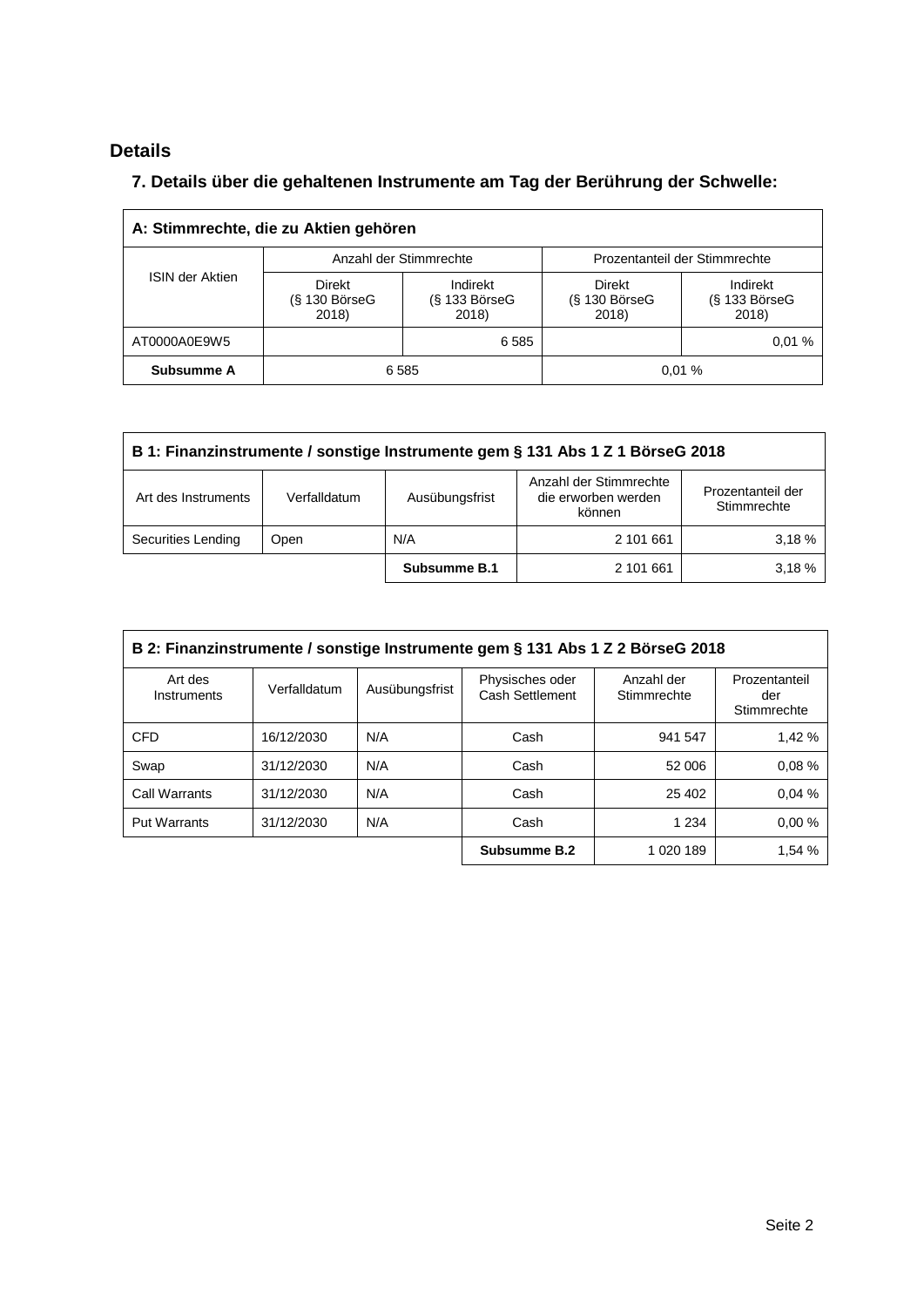## **8. Information in Bezug auf die meldepflichtige Person:**

Die meldepflichtige Person (Punkt 3) wird nicht von einer natürlichen/juristischen Person kontrolliert und kontrolliert auch keine andere Person, die direkt oder indirekt Instrumente am Emittenten hält.

 $\boxtimes$  Volle Kette der kontrollierten Unternehmen, über die die Stimmrechte und/oder Finanz-/sonstigen Instrumente gehalten werden, beginnend mit der obersten kontrollierenden natürlichen oder juristischen Person:

| Ziffer         | <b>Name</b>                                      | Direkt kontrolliert<br>durch Ziffer | Direkt gehaltene<br>Stimmrechte in<br>Aktien (%) | Direkt gehaltene<br>Finanz-<br>/sonstige<br>Instrumente (%) | <b>Total von beiden</b><br>(% ) |
|----------------|--------------------------------------------------|-------------------------------------|--------------------------------------------------|-------------------------------------------------------------|---------------------------------|
| 1              | The Goldman<br>Sachs Group,<br>Inc.              |                                     |                                                  |                                                             |                                 |
| 2              | Goldman Sachs<br>(UK) L.L.C.                     | 1                                   |                                                  |                                                             |                                 |
| 3              | Goldman Sachs<br>Group UK<br>Limited             | $\overline{2}$                      |                                                  |                                                             |                                 |
| $\overline{4}$ | Goldman Sachs<br>International                   | 3                                   | 0.00%                                            | 1,73 %                                                      | 1,73 %                          |
| 5              | Goldman, Sachs<br>& Co.<br>Wertpapier<br>GmbH    | 1                                   | 0,00%                                            | 0,07%                                                       | 0,07%                           |
| 6              | Goldman Sachs<br>& Co. LLC                       | 1                                   | 0.00%                                            | 2,92 %                                                      | 2,92 %                          |
| $\overline{7}$ | <b>GSAM Holdings</b><br><b>LLC</b>               | 1                                   |                                                  |                                                             |                                 |
| 8              | Goldman Sachs<br>Asset<br>Management,<br>L.P.    | $\overline{7}$                      | 0,01%                                            | 0,00%                                                       | 0,01%                           |
| 9              | Goldman Sachs<br>(Cayman)<br>Holdings<br>Company | 1                                   |                                                  |                                                             |                                 |
| 10             | Goldman Sachs<br>Bank Europe SE                  | $\boldsymbol{9}$                    | 0,00%                                            | 0,00%                                                       | 0,00%                           |
|                |                                                  |                                     |                                                  |                                                             |                                 |

#### **9. Im Falle von Stimmrechtsvollmacht**

Datum der Hauptversammlung: -

Stimmrechtsanteil nach der Hauptversammlung: - entspricht - Stimmrechten

#### **10. Sonstige Kommentare:**

-

London am 7.1.2021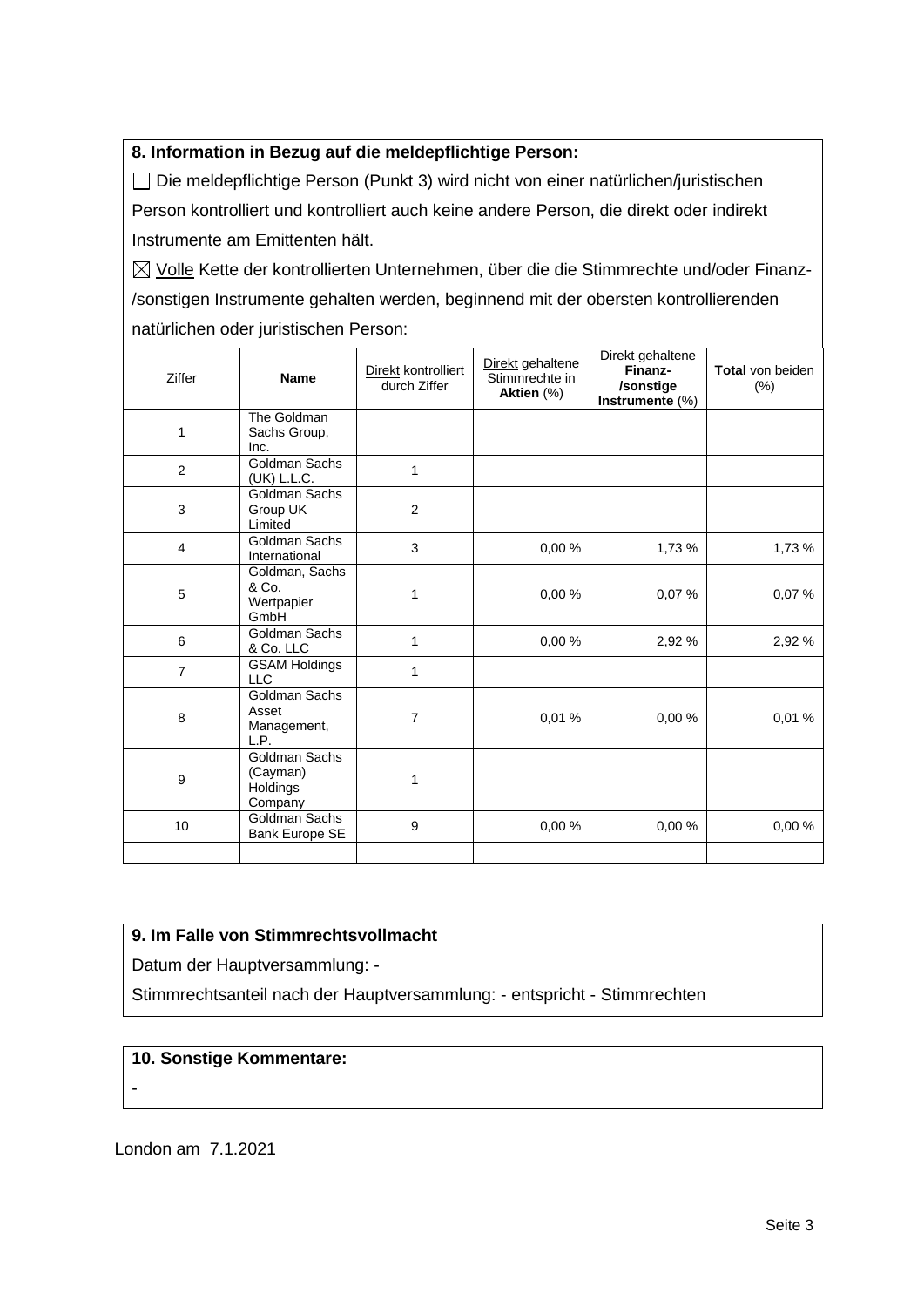# **Major holdings notification pursuant to Sec. 130 to 134 BörseG 2018**

London, 7.1.2021

#### **Overview**

#### **Notification made after deadline**

Caution: In case of violations of major holdings notification rules, please pay attention to Section 137 BörseG 2018 (Suspension of voting rights)

## **1. Issuer:** S&T AG

## **2. Reason for the notification:** Acquisition or disposal of voting rights

Acquisition or disposal of financial/other instruments

#### **3. Person subject to notification obligation**

**Name:** The Goldman Sachs Group, Inc.

**City:** Wilmington

**Country:** United States of America (USA)

#### **4. Name of shareholder(s):**

#### **5. Date on which the threshold was crossed or reached:** 5.1.2021

## **6. Total positions**

|                                                                                | % of voting rights<br>attached to<br>shares $(7.A)$ | % of voting rights<br>through<br>financial/other<br>instruments $(7.B.1 +$<br>7.B.2 | <b>Total</b> of both in %<br>$(7.A + 7.B)$ | Total number of<br>voting rights of<br>issuer |
|--------------------------------------------------------------------------------|-----------------------------------------------------|-------------------------------------------------------------------------------------|--------------------------------------------|-----------------------------------------------|
| Resulting situation on the<br>date on which threshold<br>was crossed / reached | 0.01%                                               | 4.72 %                                                                              | 4,73 %                                     | 66 096 103                                    |
| Position of previous<br>notification (if applicable)                           | 0.19%                                               | 4,91 %                                                                              | 5,10 %                                     |                                               |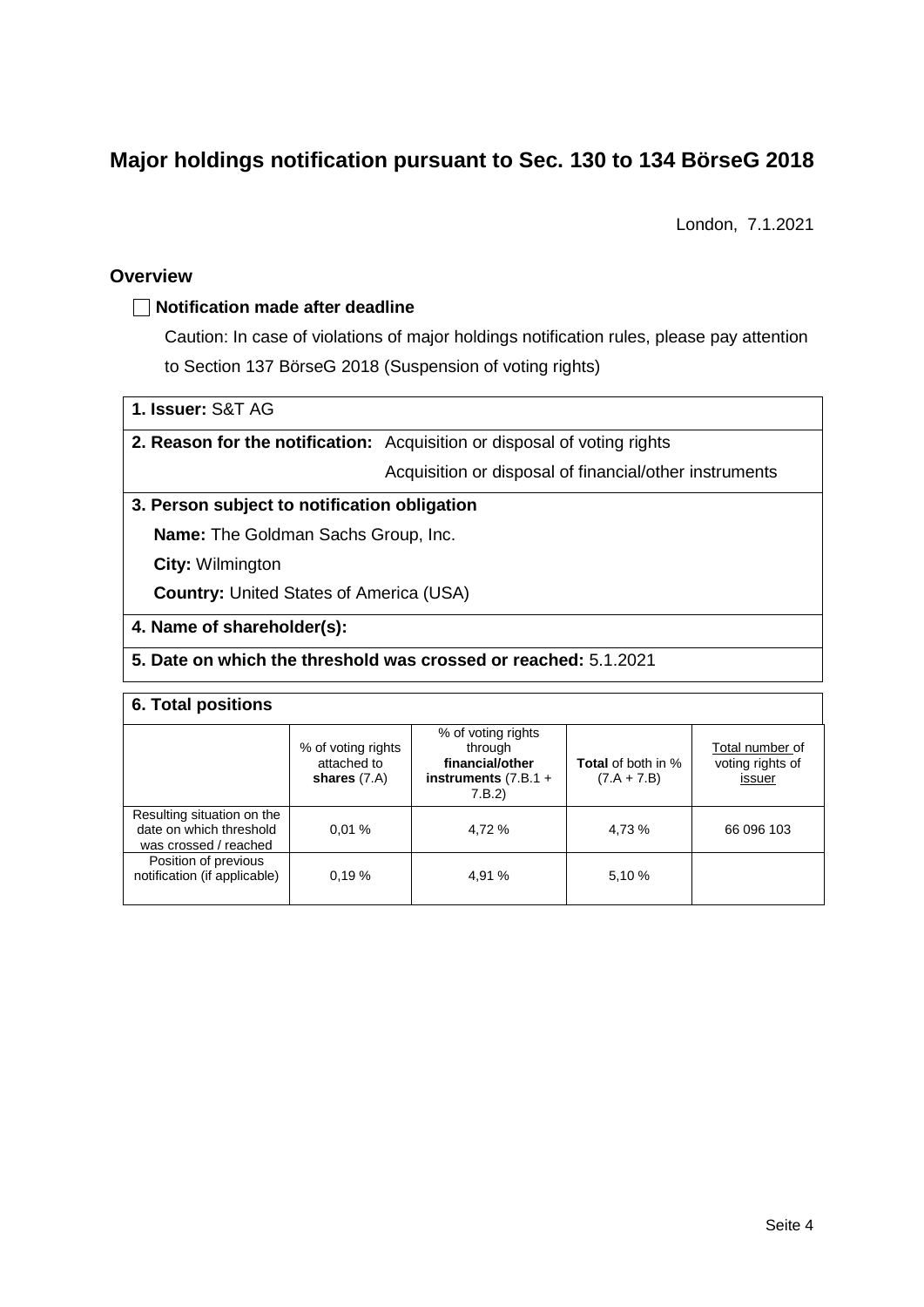# **Details**

# **7. Notified details of the resulting situation:**

| A: Voting rights attached to shares |                                    |                                      |                                    |                                      |  |  |  |
|-------------------------------------|------------------------------------|--------------------------------------|------------------------------------|--------------------------------------|--|--|--|
|                                     |                                    | Number of voting rights              | % of voting rights                 |                                      |  |  |  |
| <b>ISIN Code</b>                    | Direct<br>(Sec 130 BörseG<br>2018) | Indirect<br>(Sec 133 BörseG<br>2018) | Direct<br>(Sec 130 BörseG<br>2018) | Indirect<br>(Sec 133 BörseG<br>2018) |  |  |  |
| AT0000A0E9W5                        |                                    | 6585                                 |                                    | 0.01%                                |  |  |  |
| <b>SUBTOTAL A</b>                   | 6585<br>0.01%                      |                                      |                                    |                                      |  |  |  |

| B 1: Financial / Other Instruments pursuant to Sec. 131 para. 1 No. 1 BörseG 2018 |                        |                     |                                                                                      |                    |  |  |
|-----------------------------------------------------------------------------------|------------------------|---------------------|--------------------------------------------------------------------------------------|--------------------|--|--|
| Type of instrument                                                                | <b>Expiration Date</b> | Exercise Period     | Number of voting<br>rights that may be<br>acquired if the<br>instrument is exercised | % of voting rights |  |  |
| Securities Lending                                                                | <b>Open</b>            | N/A                 | 2 101 661                                                                            | 3.18 %             |  |  |
|                                                                                   |                        | <b>SUBTOTAL B.1</b> | 2 101 661                                                                            | 3.18 %             |  |  |

| B 2: Financial / Other Instruments pursuant to Sec. 131 para. 1 No. 2 BörseG 2018 |                    |                    |                               |                            |                       |  |  |
|-----------------------------------------------------------------------------------|--------------------|--------------------|-------------------------------|----------------------------|-----------------------|--|--|
| Type of instrument                                                                | Expiration<br>Date | Exercise<br>Period | Physical /<br>Cash Settlement | Number of<br>voting rights | % of voting<br>rights |  |  |
| <b>CFD</b>                                                                        | 16/12/2030         | N/A                | Cash                          | 941 547                    | 1.42 %                |  |  |
| Swap                                                                              | 31/12/2030         | N/A                | Cash                          | 52 006                     | 0.08%                 |  |  |
| Call Warrants                                                                     | 31/12/2030         | N/A                | Cash                          | 25 402                     | 0.04%                 |  |  |
| <b>Put Warrants</b>                                                               | 31/12/2030         | N/A                | Cash                          | 1 2 3 4                    | 0.00%                 |  |  |
|                                                                                   |                    |                    | <b>SUBTOTAL B.2</b>           | 1 020 189                  | 1,54 %                |  |  |